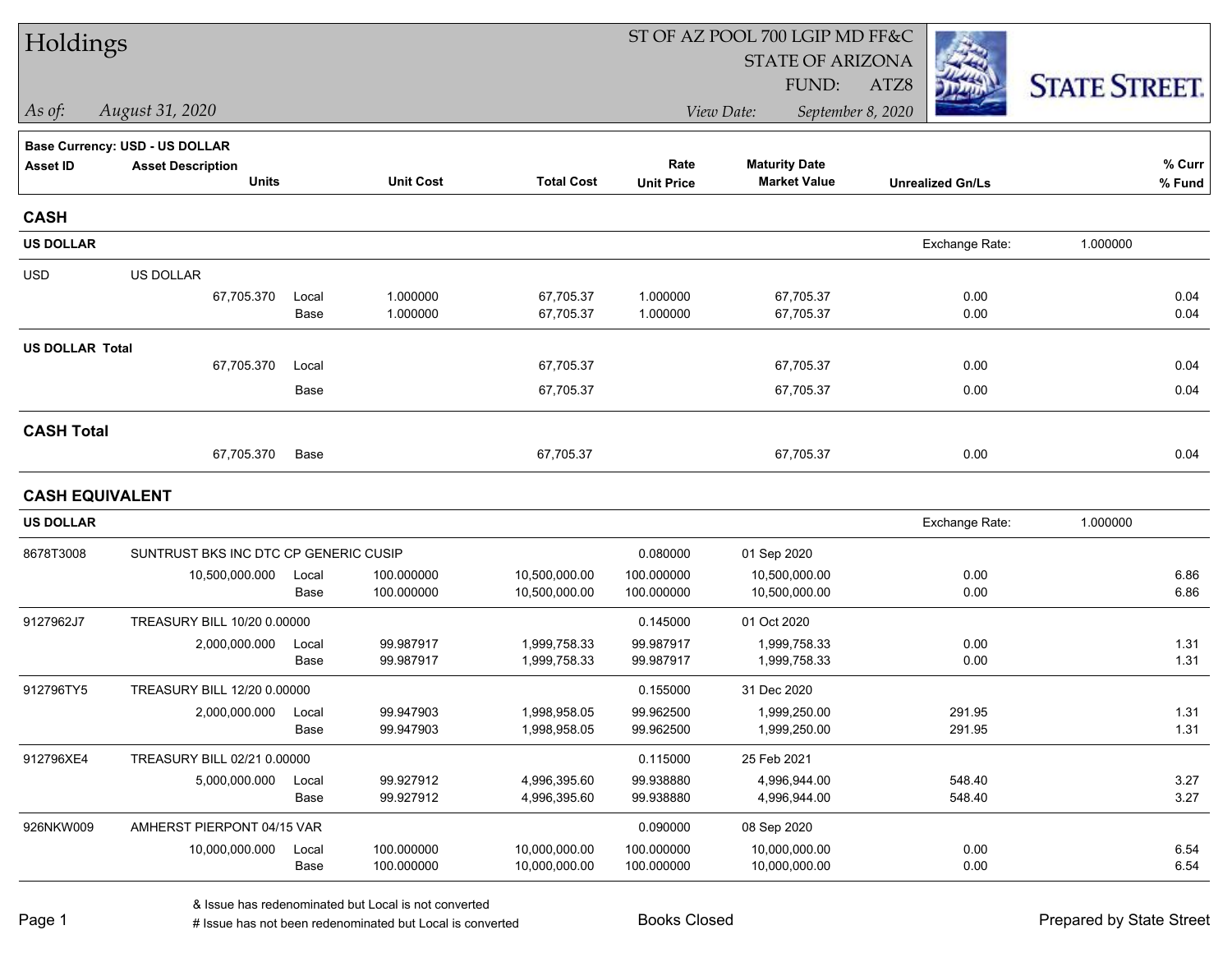| Holdings |
|----------|
|----------|

STATE OF ARIZONA

ATZ8



*As of: View Date: September 8, 2020* FUND:

| As of: | August 31, 2020 |
|--------|-----------------|
|        |                 |

|                        | <b>Base Currency: USD - US DOLLAR</b>            |       |                  |                   |                   |                      |                         |          |
|------------------------|--------------------------------------------------|-------|------------------|-------------------|-------------------|----------------------|-------------------------|----------|
| <b>Asset ID</b>        | <b>Asset Description</b>                         |       |                  |                   | Rate              | <b>Maturity Date</b> |                         | % Curr   |
|                        | <b>Units</b>                                     |       | <b>Unit Cost</b> | <b>Total Cost</b> | <b>Unit Price</b> | <b>Market Value</b>  | <b>Unrealized Gn/Ls</b> | % Fund   |
| 930ABD003              | FIDELITY INVESTMENTS MONEY                       |       |                  |                   | 0.010000          | 01 Sep 2020          |                         |          |
|                        | 5,014,275.470                                    | Local | 100.000000       | 5,014,275.47      | 100.000000        | 5,014,275.47         | 0.00                    | 3.28     |
|                        |                                                  | Base  | 100.000000       | 5,014,275.47      | 100.000000        | 5,014,275.47         | 0.00                    | 3.28     |
| 979QHR003              | SOUTH STREET REPO                                |       |                  |                   | 0.110000          | 01 Sep 2020          |                         |          |
|                        | 15,000,000.000                                   | Local | 100.000000       | 15,000,000.00     | 100.000000        | 15,000,000.00        | 0.00                    | 9.81     |
|                        |                                                  | Base  | 100.000000       | 15,000,000.00     | 100.000000        | 15,000,000.00        | 0.00                    | 9.81     |
| <b>US DOLLAR Total</b> |                                                  |       |                  |                   |                   |                      |                         |          |
|                        | 49,514,275.470                                   | Local |                  | 49,509,387.45     |                   | 49,510,227.80        | 840.35                  | 32.37    |
|                        |                                                  | Base  |                  | 49,509,387.45     |                   | 49,510,227.80        | 840.35                  | 32.37    |
|                        | <b>CASH EQUIVALENT Total</b>                     |       |                  |                   |                   |                      |                         |          |
|                        | 49,514,275.470                                   | Base  |                  | 49,509,387.45     |                   | 49,510,227.80        | 840.35                  | 32.37    |
| <b>FIXED INCOME</b>    |                                                  |       |                  |                   |                   |                      |                         |          |
| <b>US DOLLAR</b>       |                                                  |       |                  |                   |                   |                      | Exchange Rate:          | 1.000000 |
| 30218HAA5              | EXPORT LEASING 2009 LLC US GOVT GUAR 08/21 1.859 |       |                  |                   | 1.859000          | 28 Aug 2021          |                         |          |
|                        | 122,716.800                                      | Local | 100.173318       | 122,929.49        | 100.669555        | 123,538.46           | 608.97                  | 0.08     |
| Original Face:         | 1.000.000.000                                    | Base  | 100.173318       | 122,929.49        | 100.669555        | 123,538.46           | 608.97                  | 0.08     |
| 36178GHQ0              | GNMA POOL AA8339 GN 08/27 FIXED 3                |       |                  |                   | 3.000000          | 15 Aug 2027          |                         |          |
|                        | 866,954.450                                      | Local | 103.224707       | 894,911.19        | 105.085183        | 911,040.67           | 16,129.48               | 0.60     |
| Original Face:         | 5,000,000.000                                    | Base  | 103.224707       | 894,911.19        | 105.085183        | 911,040.67           | 16,129.48               | 0.60     |
| 36179MAF7              | GNMA II POOL MA0006 G2 04/27 FIXED 2.5           |       |                  |                   | 2.500000          | 20 Apr 2027          |                         |          |
|                        | 798,739.870                                      | Local | 102.483720       | 818,578.33        | 104.395002        | 833,844.50           | 15,266.17               | 0.55     |
| Original Face:         | 4,372,786.000                                    | Base  | 102.483720       | 818,578.33        | 104.395002        | 833,844.50           | 15,266.17               | 0.55     |
| 36179MCH1              | GNMA II POOL MA0072 G2 05/27 FIXED 2.5           |       |                  |                   | 2.500000          | 20 May 2027          |                         |          |
|                        | 955,678.950                                      | Local | 102.185613       | 976,566.39        | 104.396505        | 997.695.42           | 21,129.03               | 0.65     |
| Original Face:         | 5,000,000.000                                    | Base  | 102.185613       | 976,566.39        | 104.396505        | 997,695.42           | 21,129.03               | 0.65     |
| 36179MGP9              | GNMA II POOL MA0206 G2 07/27 FIXED 3.5           |       |                  |                   | 3.500000          | 20 Jul 2027          |                         |          |
|                        | 541,686.650                                      | Local | 103.561050       | 560,976.38        | 105.785417        | 573,025.48           | 12,049.10               | 0.37     |
| Original Face:         | 4,169,641.000                                    | Base  | 103.561050       | 560,976.38        | 105.785417        | 573,025.48           | 12,049.10               | 0.37     |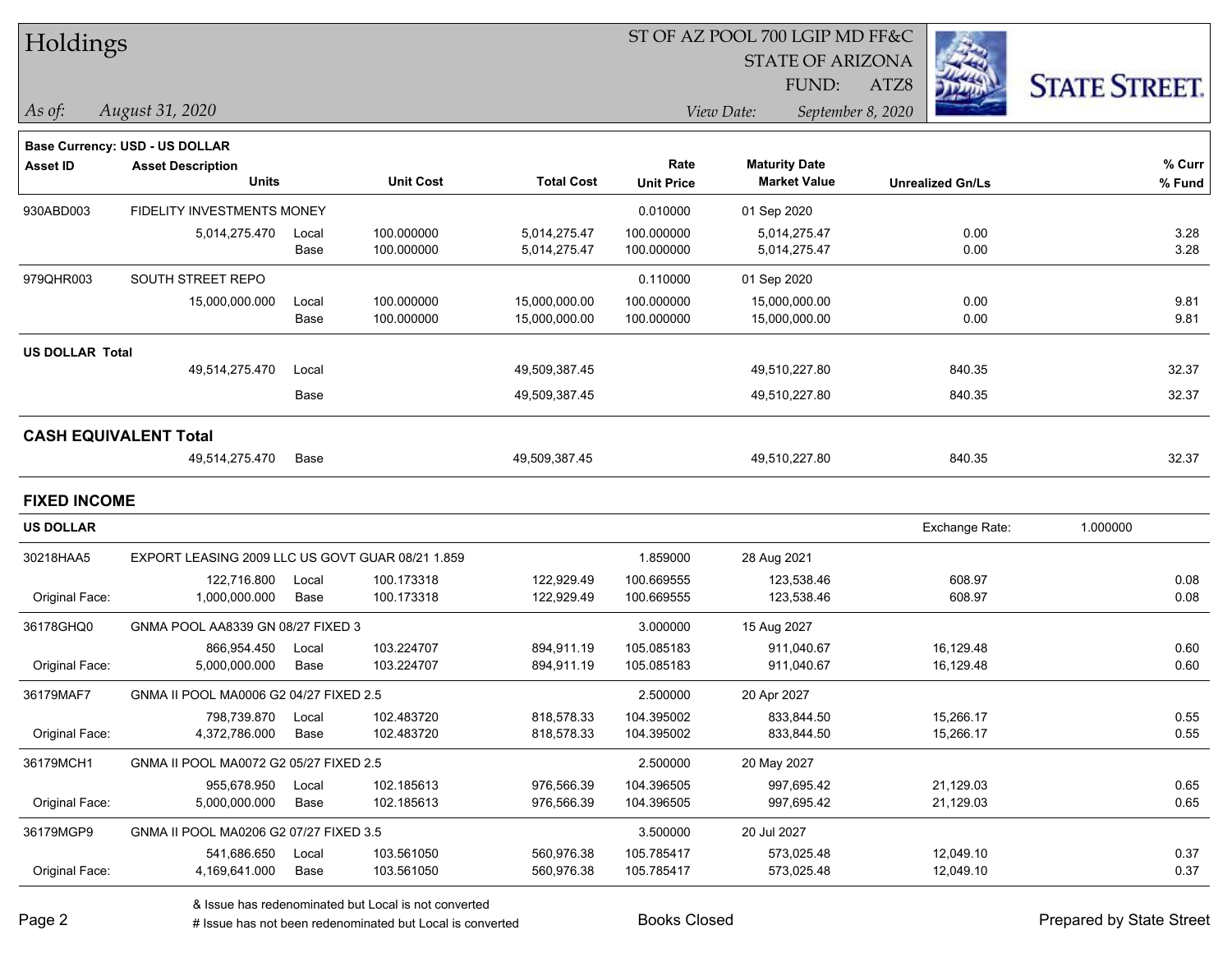#### ST OF AZ POOL 700 LGIP MD FF&C

STATE OF ARIZONA

FUND:

ATZ8



*As of: View Date: September 8, 2020*

| As of: | August 31, 2020 |  |
|--------|-----------------|--|
|        |                 |  |

|                 | <b>Base Currency: USD - US DOLLAR</b>     |       |                  |                   |                   |                      |                         |        |
|-----------------|-------------------------------------------|-------|------------------|-------------------|-------------------|----------------------|-------------------------|--------|
| <b>Asset ID</b> | <b>Asset Description</b>                  |       |                  |                   | Rate              | <b>Maturity Date</b> |                         | % Curr |
|                 | Units                                     |       | <b>Unit Cost</b> | <b>Total Cost</b> | <b>Unit Price</b> | <b>Market Value</b>  | <b>Unrealized Gn/Ls</b> | % Fund |
| 36179NDH8       | GNMA II POOL MA1004 G2 05/43 FIXED 3      |       |                  |                   | 3.000000          | 20 May 2043          |                         |        |
|                 | 517,427.360                               | Local | 101.150801       | 523,381.92        | 104.001431        | 538,131.86           | 14,749.94               | 0.35   |
| Original Face:  | 2,000,000.000                             | Base  | 101.150801       | 523,381.92        | 104.001431        | 538,131.86           | 14,749.94               | 0.35   |
| 36202F3T1       | GNMA II POOL 005310 G2 02/27 FIXED 3.5    |       |                  |                   | 3.500000          | 20 Feb 2027          |                         |        |
|                 | 362,773.640                               | Local | 102.363339       | 371,347.21        | 104.746327        | 379,992.06           | 8,644.85                | 0.25   |
| Original Face:  | 2,910,888.000                             | Base  | 102.363339       | 371,347.21        | 104.746327        | 379,992.06           | 8,644.85                | 0.25   |
| 36225E3Y6       | GNMA II POOL 082614 G2 09/40 FLOATING VAR |       |                  |                   | 3.250000          | 20 Sep 2040          |                         |        |
|                 | 686,891.390                               | Local | 103.077839       | 708,032.80        | 104.596145        | 718,461.91           | 10,429.11               | 0.47   |
| Original Face:  | 9.450.000.000                             | Base  | 103.077839       | 708,032.80        | 104.596145        | 718,461.91           | 10,429.11               | 0.47   |
| 3622A2EM0       | GNMA POOL 783740 GN 12/27 FIXED 2.5       |       |                  |                   | 2.500000          | 15 Dec 2027          |                         |        |
|                 | 525,521.850                               | Local | 101.098502       | 531,294.72        | 104.914722        | 551,349.79           | 20,055.07               | 0.36   |
| Original Face:  | 2,500,000.000                             | Base  | 101.098502       | 531,294.72        | 104.914722        | 551,349.79           | 20,055.07               | 0.36   |
| 3622A2F31       | GNMA II POOL 783786 G2 06/28 FIXED 2.5    |       |                  |                   | 2.500000          | 20 Jun 2028          |                         |        |
|                 | 394,979.580                               | Local | 101.052011       | 399,134.81        | 102.754626        | 405,859.79           | 6,724.98                | 0.27   |
| Original Face:  | 1,500,000.000                             | Base  | 101.052011       | 399,134.81        | 102.754626        | 405,859.79           | 6,724.98                | 0.27   |
| 36230M3Y1       | GNMA POOL 753515 GN 11/40 FIXED 4         |       |                  |                   | 4.000000          | 15 Nov 2040          |                         |        |
|                 | 717,461.620                               | Local | 105.390435       | 756,135.92        | 108.329451        | 777,222.23           | 21,086.31               | 0.51   |
| Original Face:  | 5,872,458.000                             | Base  | 105.390435       | 756,135.92        | 108.329451        | 777,222.23           | 21,086.31               | 0.51   |
| 36241KZ76       | GNMA POOL 782566 GN 02/24 FIXED 5.5       |       |                  |                   | 5.500000          | 15 Feb 2024          |                         |        |
|                 | 18,250.750                                | Local | 101.842061       | 18,586.94         | 104.949166        | 19,154.01            | 567.07                  | 0.01   |
| Original Face:  | 1,000,000.000                             | Base  | 101.842061       | 18,586.94         | 104.949166        | 19,154.01            | 567.07                  | 0.01   |
| 36290TK65       | GNMA POOL 616917 GN 12/35 FIXED 5         |       |                  |                   | 5.000000          | 15 Dec 2035          |                         |        |
|                 | 36,915.400                                | Local | 104.621703       | 38,621.52         | 111.170726        | 41,039.12            | 2,417.60                | 0.03   |
| Original Face:  | 1,000,000.000                             | Base  | 104.621703       | 38,621.52         | 111.170726        | 41,039.12            | 2,417.60                | 0.03   |
| 36294XCP9       | GNMA POOL 662578 GN 09/22 FIXED 5         |       |                  |                   | 5.000000          | 15 Sep 2022          |                         |        |
|                 | 277.070                                   | Local | 100.898690       | 279.56            | 105.729292        | 292.94               | 13.38                   | 0.00   |
| Original Face:  | 25,000.000                                | Base  | 100.898690       | 279.56            | 105.729292        | 292.94               | 13.38                   | 0.00   |
| 36297KGS4       | GNMA POOL 714009 GN 10/39 FIXED 5         |       |                  |                   | 5.000000          | 15 Oct 2039          |                         |        |
|                 | 75,461.640                                | Local | 103.207563       | 77,882.12         | 112.451544        | 84,857.78            | 6,975.66                | 0.06   |
| Original Face:  | 2,000,000.000                             | Base  | 103.207563       | 77,882.12         | 112.451544        | 84,857.78            | 6,975.66                | 0.06   |
|                 |                                           |       |                  |                   |                   |                      |                         |        |

# Issue has not been redenominated but Local is converted Books Closed Prepared by State Street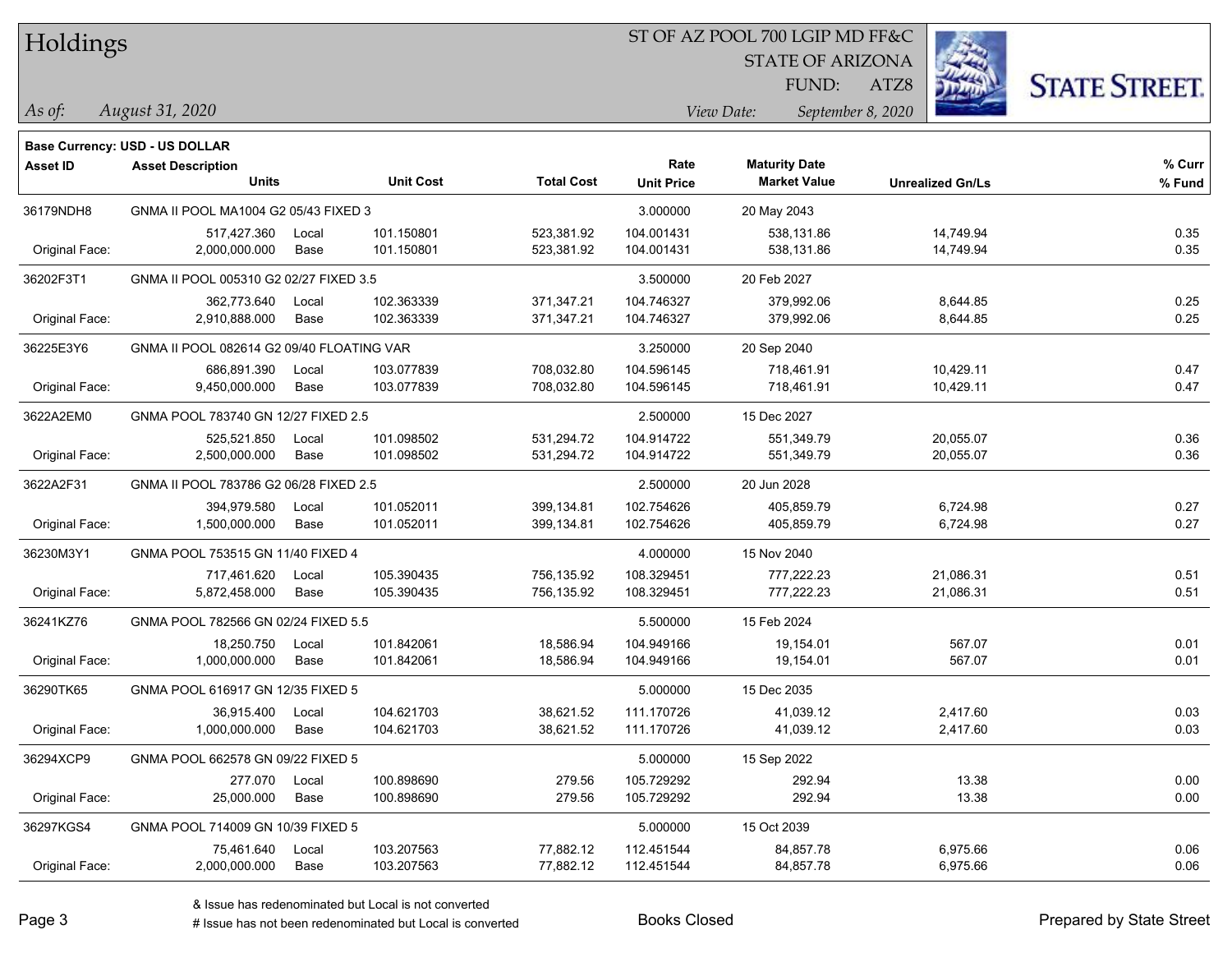#### ST OF AZ POOL 700 LGIP MD FF&C

STATE OF ARIZONA

ATZ8



*August 31, 2020 As of: View Date: September 8, 2020*

**Base Currency: USD - US DOLLAR**

FUND:

| <b>Asset ID</b> | <b>Asset Description</b>                       |                  |                   | Rate              | <b>Maturity Date</b> |                         | % Curr |
|-----------------|------------------------------------------------|------------------|-------------------|-------------------|----------------------|-------------------------|--------|
|                 | <b>Units</b>                                   | <b>Unit Cost</b> | <b>Total Cost</b> | <b>Unit Price</b> | <b>Market Value</b>  | <b>Unrealized Gn/Ls</b> | % Fund |
| 38374C5H0       | GOVERNMENT NATIONAL MORTGAGE A GNR 2003 85 PD  |                  |                   | 4.000000          | 20 Mar 2033          |                         |        |
|                 | 691.960<br>Local                               | 100.000000       | 691.96            | 100.117580        | 692.77               | 0.81                    | 0.00   |
| Original Face:  | 410,000.000<br>Base                            | 100.000000       | 691.96            | 100.117580        | 692.77               | 0.81                    | 0.00   |
| 38375UAN0       | GOVERNMENT NATIONAL MORTGAGE A GNR 2013 H21 FB |                  |                   | 0.863750          | 20 Sep 2063          |                         |        |
|                 | 907,735.050<br>Local                           | 100.428951       | 911,628.79        | 100.491940        | 912,200.56           | 571.77                  | 0.60   |
| Original Face:  | 1,500,000.000<br>Base                          | 100.428951       | 911,628.79        | 100.491940        | 912,200.56           | 571.77                  | 0.60   |
| 38375UDJ6       | GOVERNMENT NATIONAL MORTGAGE A GNR 2014 H04 FB |                  |                   | 0.813750          | 20 Feb 2064          |                         |        |
|                 | 893,926.010<br>Local                           | 100.378263       | 897,307.40        | 100.448500        | 897,935.27           | 627.87                  | 0.59   |
| Original Face:  | 1,530,000.000<br>Base                          | 100.378263       | 897,307.40        | 100.448500        | 897,935.27           | 627.87                  | 0.59   |
| 38376R4Z6       | GOVERNMENT NATIONAL MORTGAGE A GNR 2017 H14 FB |                  |                   | 1.585500          | 20 Jun 2067          |                         |        |
|                 | 943.715.230<br>Local                           | 102.029707       | 962,869.88        | 101.994710        | 962,539.61           | $-330.27$               | 0.63   |
| Original Face:  | 1,200,000.000<br>Base                          | 102.029707       | 962,869.88        | 101.994710        | 962,539.61           | $-330.27$               | 0.63   |
| 38376R6Y7       | GOVERNMENT NATIONAL MORTGAGE A GNR 2017 H18 FE |                  |                   | 0.363750          | 20 Jun 2063          |                         |        |
|                 | 56,916.780<br>Local                            | 100.000000       | 56,916.78         | 99.905910         | 56,863.23            | $-53.55$                | 0.04   |
| Original Face:  | 4,967,302.000<br>Base                          | 100.000000       | 56,916.78         | 99.905910         | 56,863.23            | $-53.55$                | 0.04   |
| 38377YWD8       | GOVERNMENT NATIONAL MORTGAGE A GNR 2011 140 PC |                  |                   | 2.000000          | 16 Aug 2039          |                         |        |
|                 | 327,462.810<br>Local                           | 101.032249       | 330,843.04        | 101.292310        | 331,694.64           | 851.60                  | 0.22   |
| Original Face:  | 2,720,000.000<br>Base                          | 101.032249       | 330,843.04        | 101.292310        | 331,694.64           | 851.60                  | 0.22   |
| 38378B4Q9       | GOVERNMENT NATIONAL MORTGAGE A GNR 2013 7 C    |                  |                   | 2.637000          | 16 May 2051          |                         |        |
|                 | 232,214.080<br>Local                           | 101.506498       | 235,712.38        | 101.172150        | 234,935.98           | $-776.40$               | 0.15   |
| Original Face:  | 4,000,000.000<br>Base                          | 101.506498       | 235,712.38        | 101.172150        | 234,935.98           | $-776.40$               | 0.15   |
| 38378H4K9       | GOVERNMENT NATIONAL MORTGAGE A GNR 2012 124 KB |                  |                   | 2.000000          | 20 Jul 2042          |                         |        |
|                 | 1,620,109.700<br>Local                         | 102.065098       | 1,653,566.56      | 103.225940        | 1,672,373.47         | 18,806.91               | 1.09   |
| Original Face:  | 4,400,000.000<br>Base                          | 102.065098       | 1,653,566.56      | 103.225940        | 1,672,373.47         | 18,806.91               | 1.09   |
| 38378KBF5       | GOVERNMENT NATIONAL MORTGAGE A GNR 2013 30 A   |                  |                   | 1.500000          | 16 May 2042          |                         |        |
|                 | 1,462,792.980<br>Local                         | 99.358292        | 1,453,406.12      | 100.395840        | 1,468,583.30         | 15,177.18               | 0.96   |
| Original Face:  | 3,000,000.000<br>Base                          | 99.358292        | 1,453,406.12      | 100.395840        | 1,468,583.30         | 15,177.18               | 0.96   |
| 38378KES4       | GOVERNMENT NATIONAL MORTGAGE A GNR 2013 45 AB  |                  |                   | 1.450000          | 16 Apr 2039          |                         |        |
|                 | 358,461.600<br>Local                           | 99.746807        | 357,554.00        | 100.231910        | 359,292.91           | 1,738.91                | 0.23   |
| Original Face:  | 2,000,000.000<br>Base                          | 99.746807        | 357,554.00        | 100.231910        | 359,292.91           | 1,738.91                | 0.23   |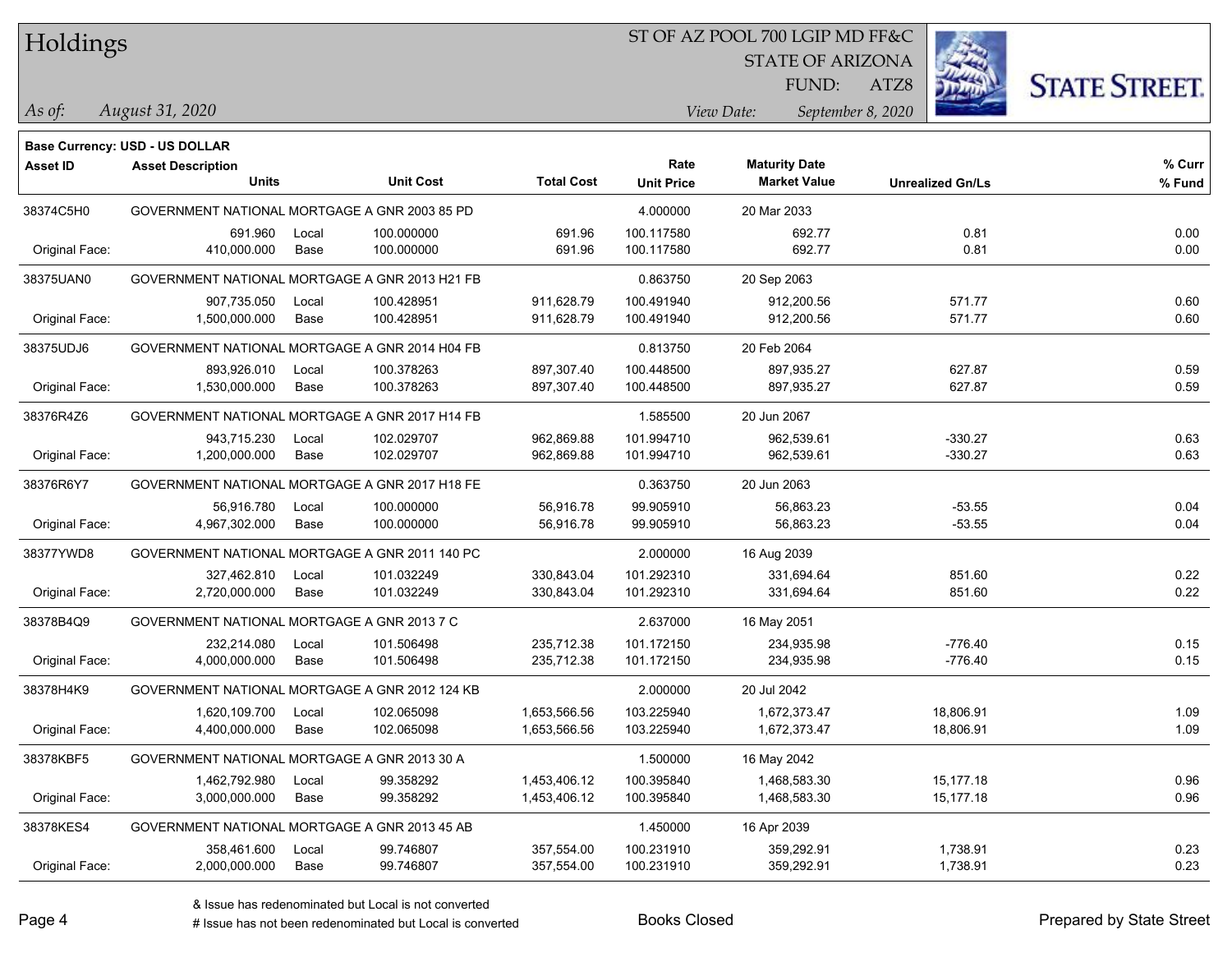#### ST OF AZ POOL 700 LGIP MD FF&C

STATE OF ARIZONA

ATZ8



*August 31, 2020 As of: View Date: September 8, 2020* FUND:

|                 | <b>Base Currency: USD - US DOLLAR</b>          |       |                  |                   |                   |                      |                         |        |
|-----------------|------------------------------------------------|-------|------------------|-------------------|-------------------|----------------------|-------------------------|--------|
| <b>Asset ID</b> | <b>Asset Description</b>                       |       |                  |                   | Rate              | <b>Maturity Date</b> |                         | % Curr |
|                 | <b>Units</b>                                   |       | <b>Unit Cost</b> | <b>Total Cost</b> | <b>Unit Price</b> | <b>Market Value</b>  | <b>Unrealized Gn/Ls</b> | % Fund |
| 38378KRR2       | GOVERNMENT NATIONAL MORTGAGE A GNR 2013 78 AF  |       |                  |                   | 2.426180          | 16 Mar 2048          |                         |        |
|                 | 452,062.650                                    | Local | 100.603007       | 454,788.62        | 103.790580        | 469,198.45           | 14,409.83               | 0.31   |
| Original Face:  | 1,000,000.000                                  | Base  | 100.603007       | 454,788.62        | 103.790580        | 469,198.45           | 14,409.83               | 0.31   |
| 38378XEW7       | GOVERNMENT NATIONAL MORTGAGE A GNR 2014 101 AD |       |                  |                   | 3.000000          | 16 Jul 2050          |                         |        |
|                 | 330,301.680                                    | Local | 101.289037       | 334,559.39        | 103.782180        | 342,794.28           | 8,234.89                | 0.22   |
| Original Face:  | 1,000,000.000                                  | Base  | 101.289037       | 334,559.39        | 103.782180        | 342,794.28           | 8,234.89                | 0.22   |
| 38378XJS1       | GOVERNMENT NATIONAL MORTGAGE A GNR 2014 124 AC |       |                  |                   | 2.154000          | 16 May 2054          |                         |        |
|                 | 0.010                                          | Local | 100.000000       | 0.01              | 101.964450        | 0.01                 | 0.00                    | 0.00   |
|                 |                                                | Base  | 100.000000       | 0.01              | 101.964450        | 0.01                 | 0.00                    | 0.00   |
| 38378XJV4       | GOVERNMENT NATIONAL MORTGAGE A GNR 2014 124 AJ |       |                  |                   | 3.028000          | 16 Aug 2052          |                         |        |
|                 | 578,650.640                                    | Local | 100.721494       | 582,825.57        | 106.974610        | 619,009.27           | 36,183.70               | 0.40   |
| Original Face:  | 1,000,000.000                                  | Base  | 100.721494       | 582,825.57        | 106.974610        | 619,009.27           | 36,183.70               | 0.40   |
| 38378XLY5       | GOVERNMENT NATIONAL MORTGAGE A GNR 2014 120 AD |       |                  |                   | 2.850000          | 16 Feb 2049          |                         |        |
|                 | 522,332.240                                    | Local | 100.812954       | 526,578.56        | 104.888870        | 547,868.38           | 21,289.82               | 0.36   |
| Original Face:  | 1,000,000.000                                  | Base  | 100.812954       | 526,578.56        | 104.888870        | 547,868.38           | 21,289.82               | 0.36   |
| 38379KSP4       | GOVERNMENT NATIONAL MORTGAGE A GNR 2015 81 A   |       |                  |                   | 2.200000          | 16 Aug 2055          |                         |        |
|                 | 492,197.030                                    | Local | 99.890735        | 491,659.23        | 101.705930        | 500,593.57           | 8,934.34                | 0.33   |
| Original Face:  | 1,000,000.000                                  | Base  | 99.890735        | 491,659.23        | 101.705930        | 500,593.57           | 8,934.34                | 0.33   |
| 38379KZY7       | GOVERNMENT NATIONAL MORTGAGE A GNR 2015 114 A  |       |                  |                   | 2.100000          | 15 Jun 2044          |                         |        |
|                 | 389,192.300                                    | Local | 100.305515       | 390,381.34        | 101.195080        | 393,843.46           | 3,462.12                | 0.26   |
| Original Face:  | 1,000,000.000                                  | Base  | 100.305515       | 390,381.34        | 101.195080        | 393,843.46           | 3,462.12                | 0.26   |
| 38379RAN3       | GOVERNMENT NATIONAL MORTGAGE A GNR 2015 181 AB |       |                  |                   | 2.600000          | 16 Dec 2049          |                         |        |
|                 | 373,333.480                                    | Local | 100.890351       | 376,657.46        | 102.135910        | 381,307.55           | 4,650.09                | 0.25   |
| Original Face:  | 1,000,000.000                                  | Base  | 100.890351       | 376,657.46        | 102.135910        | 381,307.55           | 4,650.09                | 0.25   |
| 38379RMD2       | GOVERNMENT NATIONAL MORTGAGE A GNR 2017 23 AC  |       |                  |                   | 2.300000          | 16 Mar 2057          |                         |        |
|                 | 0.030                                          | Local | 300.000000       | 0.09              | 102.875930        | 0.03                 | $-0.06$                 | 0.00   |
|                 |                                                | Base  | 300.000000       | 0.09              | 102.875930        | 0.03                 | $-0.06$                 | 0.00   |
| 38380LD26       | GOVERNMENT NATIONAL MORTGAGE A GNR 2019 H15 GA |       |                  |                   | 2.250000          | 20 Aug 2069          |                         |        |
|                 | 1,727,102.830                                  | Local | 102.901299       | 1,777,211.24      | 103.896074        | 1,794,392.03         | 17,180.79               | 1.17   |
| Original Face:  | 3,000,000.000                                  | Base  | 102.901299       | 1,777,211.24      | 103.896074        | 1,794,392.03         | 17,180.79               | 1.17   |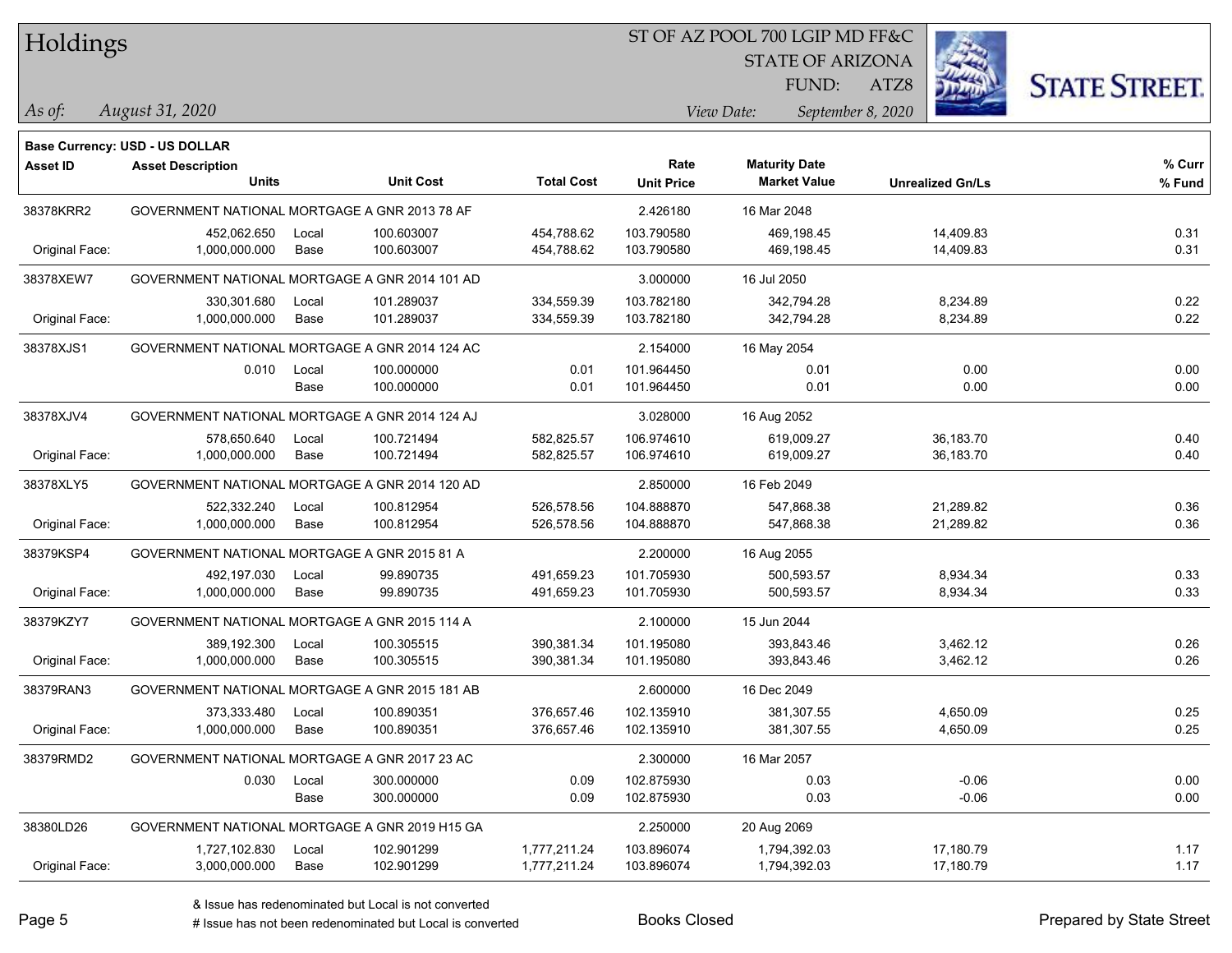#### ST OF AZ POOL 700 LGIP MD FF&C

STATE OF ARIZONA

ATZ8



**Base Currency: USD - US DOLLAR**

*August 31, 2020 As of: View Date: September 8, 2020* FUND:

| <b>Asset ID</b> | <b>Asset Description</b>                            |       |                  |                   | Rate              | <b>Maturity Date</b> |                         | % Curr |
|-----------------|-----------------------------------------------------|-------|------------------|-------------------|-------------------|----------------------|-------------------------|--------|
|                 | <b>Units</b>                                        |       | <b>Unit Cost</b> | <b>Total Cost</b> | <b>Unit Price</b> | <b>Market Value</b>  | <b>Unrealized Gn/Ls</b> | % Fund |
| 38380LN25       | GOVERNMENT NATIONAL MORTGAGE A GNR 2019 H18 KA      |       |                  |                   | 2.200000          | 20 Nov 2069          |                         |        |
|                 | 1,504,583.160                                       | Local | 100.350074       | 1,509,850.32      | 103.128940        | 1,551,660.66         | 41,810.34               | 1.01   |
| Original Face:  | 2,000,000.000                                       | Base  | 100.350074       | 1,509,850.32      | 103.128940        | 1,551,660.66         | 41,810.34               | 1.01   |
| 38380LRE5       | GOVERNMENT NATIONAL MORTGAGE A GNR 2019 H04 CA      |       |                  |                   | 3.000000          | 20 Mar 2069          |                         |        |
|                 | 798,465.480                                         | Local | 100.068302       | 799,010.85        | 102.548950        | 818,817.97           | 19,807.12               | 0.54   |
| Original Face:  | 2,000,000.000                                       | Base  | 100.068302       | 799,010.85        | 102.548950        | 818,817.97           | 19,807.12               | 0.54   |
| 38382EQ59       | GOVERNMENT NATIONAL MORTGAGE A GNR 2020 61 QA       |       |                  |                   | 1.500000          | 20 Apr 2050          |                         |        |
|                 | 1,974,874.130                                       | Local | 102.276889       | 2,019,839.83      | 103.084220        | 2,035,783.59         | 15,943.76               | 1.33   |
| Original Face:  | 2,000,000.000                                       | Base  | 102.276889       | 2,019,839.83      | 103.084220        | 2,035,783.59         | 15,943.76               | 1.33   |
| 418097AC5       | AID JORDAN US GOVT GUAR 10/20 2.503                 |       |                  |                   | 2.503000          | 30 Oct 2020          |                         |        |
|                 | 6,280,000.000                                       | Local | 100.076203       | 6,284,785.53      | 100.374592        | 6,303,524.38         | 18,738.85               | 4.12   |
|                 |                                                     | Base  | 100.076203       | 6,284,785.53      | 100.374592        | 6,303,524.38         | 18,738.85               | 4.12   |
| 6903532L0       | INT DEVELOPMENT FIN CORP US GOVT GUAR 01/21 0.00000 |       |                  |                   |                   | 26 Jan 2021          |                         |        |
|                 | 5,000,000.000                                       | Local | 106.866392       | 5,343,319.58      | 107.615185        | 5,380,759.25         | 37,439.67               | 3.52   |
|                 |                                                     | Base  | 106.866392       | 5,343,319.58      | 107.615185        | 5,380,759.25         | 37,439.67               | 3.52   |
| 6903537C5       | INT DEVELOPMENT FIN CORP US GOVT GUAR 08/27 VAR     |       |                  |                   | 0.180000          | 13 Aug 2027          |                         |        |
|                 | 2,700,000.000                                       | Local | 100.000000       | 2,700,000.00      | 100.000000        | 2,700,000.00         | 0.00                    | 1.77   |
| Original Face:  | 2,700,000.000                                       | Base  | 100.000000       | 2,700,000.00      | 100.000000        | 2,700,000.00         | 0.00                    | 1.77   |
| 6903538B6       | INT DEVELOPMENT FIN CORP US GOVT GUAR 09/26 VAR     |       |                  |                   | 0.180000          | 15 Sep 2026          |                         |        |
|                 | 3,500,000.000                                       | Local | 100.000000       | 3,500,000.00      | 100.000000        | 3,500,000.00         | 0.00                    | 2.29   |
| Original Face:  | 3,500,000.000                                       | Base  | 100.000000       | 3,500,000.00      | 100.000000        | 3,500,000.00         | 0.00                    | 2.29   |
| 690353L54       | INT DEVELOPMENT FIN CORP US GOVT GUAR 01/21 0.00000 |       |                  |                   | 26 Jan 2021       |                      |                         |        |
|                 | 2,500,000.000                                       | Local | 108.106997       | 2,702,674.92      | 108.555778        | 2,713,894.45         | 11,219.53               | 1.77   |
|                 |                                                     | Base  | 108.106997       | 2,702,674.92      | 108.555778        | 2,713,894.45         | 11,219.53               | 1.77   |
| 742651DX7       | PRIVATE EXPORT FUNDING US GOVT GUAR 11/24 1.75      |       |                  |                   | 1.750000          | 15 Nov 2024          |                         |        |
|                 | 2,000,000.000                                       | Local | 99.888672        | 1,997,773.43      | 105.555002        | 2,111,100.04         | 113,326.61              | 1.38   |
|                 |                                                     | Base  | 99.888672        | 1,997,773.43      | 105.555002        | 2,111,100.04         | 113,326.61              | 1.38   |
| 831641EV3       | SMALL BUSINESS ADMINISTRATION SBIC 2011 10B 1       |       |                  |                   | 2.877000          | 10 Sep 2021          |                         |        |
|                 | 268,952.990                                         | Local | 100.647686       | 270,694.96        | 100.914520        | 271,412.62           | 717.66                  | 0.18   |
| Original Face:  | 4,000,000.000                                       | Base  | 100.647686       | 270,694.96        | 100.914520        | 271,412.62           | 717.66                  | 0.18   |

A ISSUE ISSUE ISSUE ISSUE ISSUE ISSUE ISSUE ISSUE ISSUE ISSUE ISSUE ISSUE ISSUE ISSUE ISSUE ISSUE ISSUE ISSUE I<br>
# Issue has not been redenominated but Local is converted **BOOKS** Closed **Prepared by State Street**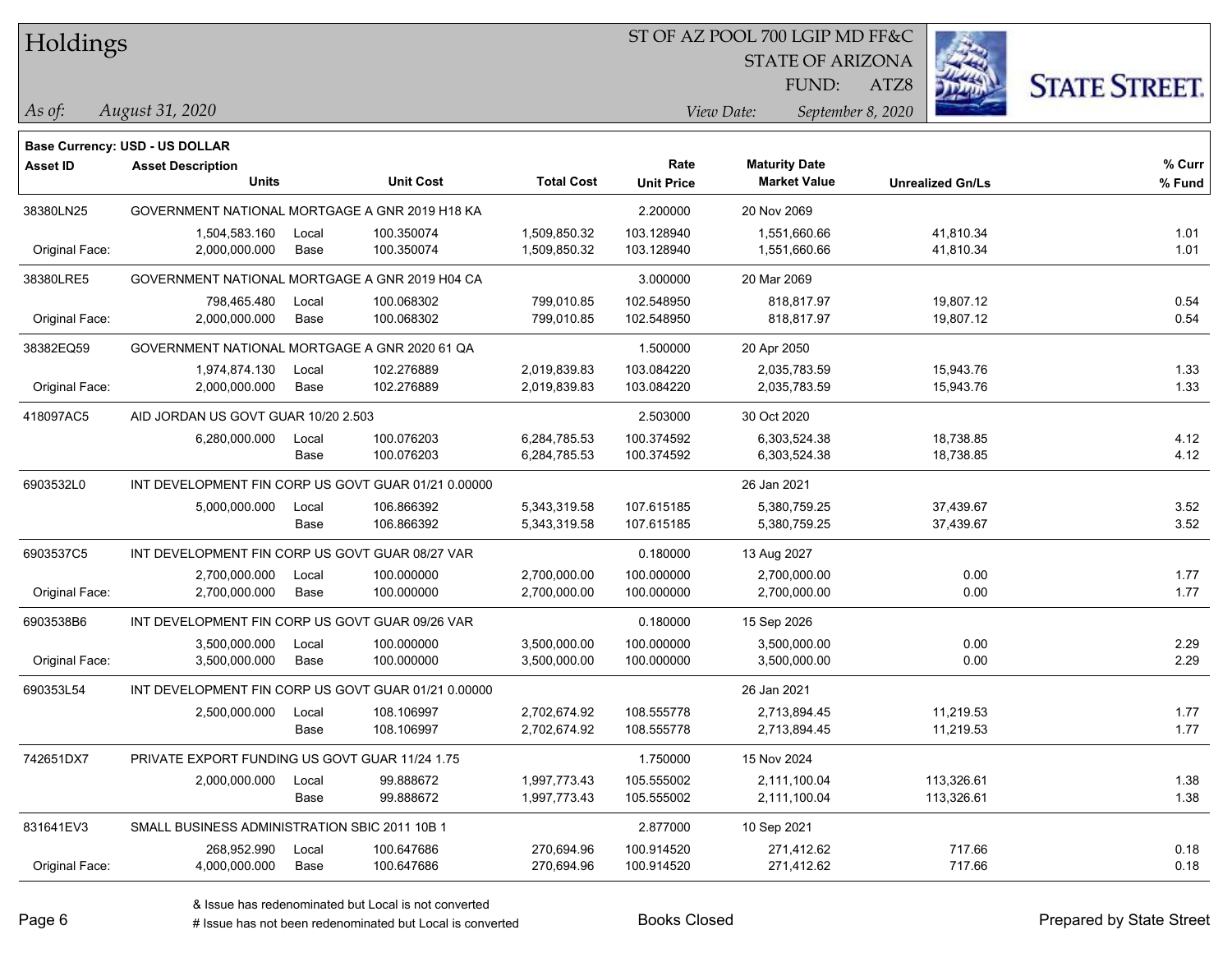| Holdings |
|----------|
|----------|

STATE OF ARIZONA

FUND:

ATZ8



*As of: View Date: September 8, 2020*

| As of: | August 31, 2020 |  |
|--------|-----------------|--|
|        |                 |  |

|                 | Base Currency: USD - US DOLLAR                   |       |                                                     |                   |                   |                      |                         |        |
|-----------------|--------------------------------------------------|-------|-----------------------------------------------------|-------------------|-------------------|----------------------|-------------------------|--------|
| <b>Asset ID</b> | <b>Asset Description</b>                         |       |                                                     |                   | Rate              | <b>Maturity Date</b> |                         | % Curr |
|                 | <b>Units</b>                                     |       | <b>Unit Cost</b>                                    | <b>Total Cost</b> | <b>Unit Price</b> | <b>Market Value</b>  | <b>Unrealized Gn/Ls</b> | % Fund |
| 831641EW1       | SMALL BUSINESS ADMINISTRATION SBIC 2012 10A 1    |       |                                                     |                   | 2.766000          | 10 Mar 2022          |                         |        |
|                 | 261,316.780                                      | Local | 100.673757                                          | 263,077.42        | 101.638290        | 265.597.91           | 2,520.49                | 0.17   |
| Original Face:  | 1,000,000.000                                    | Base  | 100.673757                                          | 263,077.42        | 101.638290        | 265,597.91           | 2,520.49                | 0.17   |
| 903724BL5       | AID UKRAINE US GOVT GUAR 09/21 1.471             |       |                                                     |                   | 1.471000          | 29 Sep 2021          |                         |        |
|                 | 3,000,000.000                                    | Local | 99.626672                                           | 2,988,800.16      | 101.294771        | 3,038,843.13         | 50,042.97               | 1.99   |
|                 |                                                  | Base  | 99.626672                                           | 2,988,800.16      | 101.294771        | 3,038,843.13         | 50,042.97               | 1.99   |
| 90376PBM2       |                                                  |       | INT DEVELOPMENT FIN CORP US GOVT GUAR 07/21 0.00000 |                   |                   | 23 Jul 2021          |                         |        |
|                 | 5,000,000.000                                    | Local | 100.032901                                          | 5,001,645.07      | 99.931000         | 4,996,550.00         | $-5,095.07$             | 3.27   |
|                 |                                                  | Base  | 100.032901                                          | 5,001,645.07      | 99.931000         | 4,996,550.00         | $-5,095.07$             | 3.27   |
| 911759MU9       | HOUSING URBAN DEVELOPMNT US GOVT GUAR 08/21 2.57 |       |                                                     |                   | 2.570000          | 01 Aug 2021          |                         |        |
|                 | 500,000.000                                      | Local | 100.000000                                          | 500,000.00        | 102.124890        | 510,624.45           | 10,624.45               | 0.33   |
|                 |                                                  | Base  | 100.000000                                          | 500,000.00        | 102.124890        | 510,624.45           | 10,624.45               | 0.33   |
| 9127962T5       | TREASURY BILL 10/20 0.00000                      |       |                                                     |                   | 0.010000          | 29 Oct 2020          |                         |        |
|                 | 3,000,000.000                                    | Local | 99.976639                                           | 2,999,299.16      | 99.983486         | 2,999,504.58         | 205.42                  | 1.96   |
|                 |                                                  | Base  | 99.976639                                           | 2,999,299.16      | 99.983486         | 2,999,504.58         | 205.42                  | 1.96   |
| 9127963B3       | TREASURY BILL 11/20 0.00000                      |       |                                                     |                   | 0.010000          | 27 Nov 2020          |                         |        |
|                 | 3,000,000.000                                    | Local | 99.963750                                           | 2,998,912.50      | 99.973115         | 2,999,193.45         | 280.95                  | 1.96   |
|                 |                                                  | Base  | 99.963750                                           | 2,998,912.50      | 99.973115         | 2,999,193.45         | 280.95                  | 1.96   |
| 9127964A4       | TREASURY BILL 09/20 0.00000                      |       |                                                     |                   |                   | 29 Sep 2020          |                         |        |
|                 | 2,000,000.000                                    | Local | 99.989298                                           | 1,999,785.96      | 99.992806         | 1,999,856.12         | 70.16                   | 1.31   |
|                 |                                                  | Base  | 99.989298                                           | 1,999,785.96      | 99.992806         | 1,999,856.12         | 70.16                   | 1.31   |
| 9128283G3       | US TREASURY N/B 11/20 1.75                       |       |                                                     |                   | 1.750000          | 15 Nov 2020          |                         |        |
|                 | 5,000,000.000                                    | Local | 99.917923                                           | 4,995,896.15      | 100.329938        | 5,016,496.90         | 20,600.75               | 3.28   |
|                 |                                                  | Base  | 99.917923                                           | 4,995,896.15      | 100.329938        | 5,016,496.90         | 20,600.75               | 3.28   |
| 9128286Q8       | US TREASURY FRN 04/21 VAR                        |       |                                                     |                   | 0.239026          | 30 Apr 2021          |                         |        |
|                 | 2,000,000.000                                    | Local | 99.975577                                           | 1,999,511.54      | 100.077039        | 2,001,540.78         | 2,029.24                | 1.31   |
|                 |                                                  | Base  | 99.975577                                           | 1,999,511.54      | 100.077039        | 2,001,540.78         | 2,029.24                | 1.31   |
| 9128287A2       | US TREASURY N/B 06/21 1.625                      |       |                                                     |                   | 1.625000          | 30 Jun 2021          |                         |        |
|                 | 4,000,000.000                                    | Local | 100.614250                                          | 4,024,569.99      | 101.203125        | 4,048,125.00         | 23,555.01               | 2.65   |
|                 |                                                  | Base  | 100.614250                                          | 4,024,569.99      | 101.203125        | 4,048,125.00         | 23,555.01               | 2.65   |
|                 |                                                  |       |                                                     |                   |                   |                      |                         |        |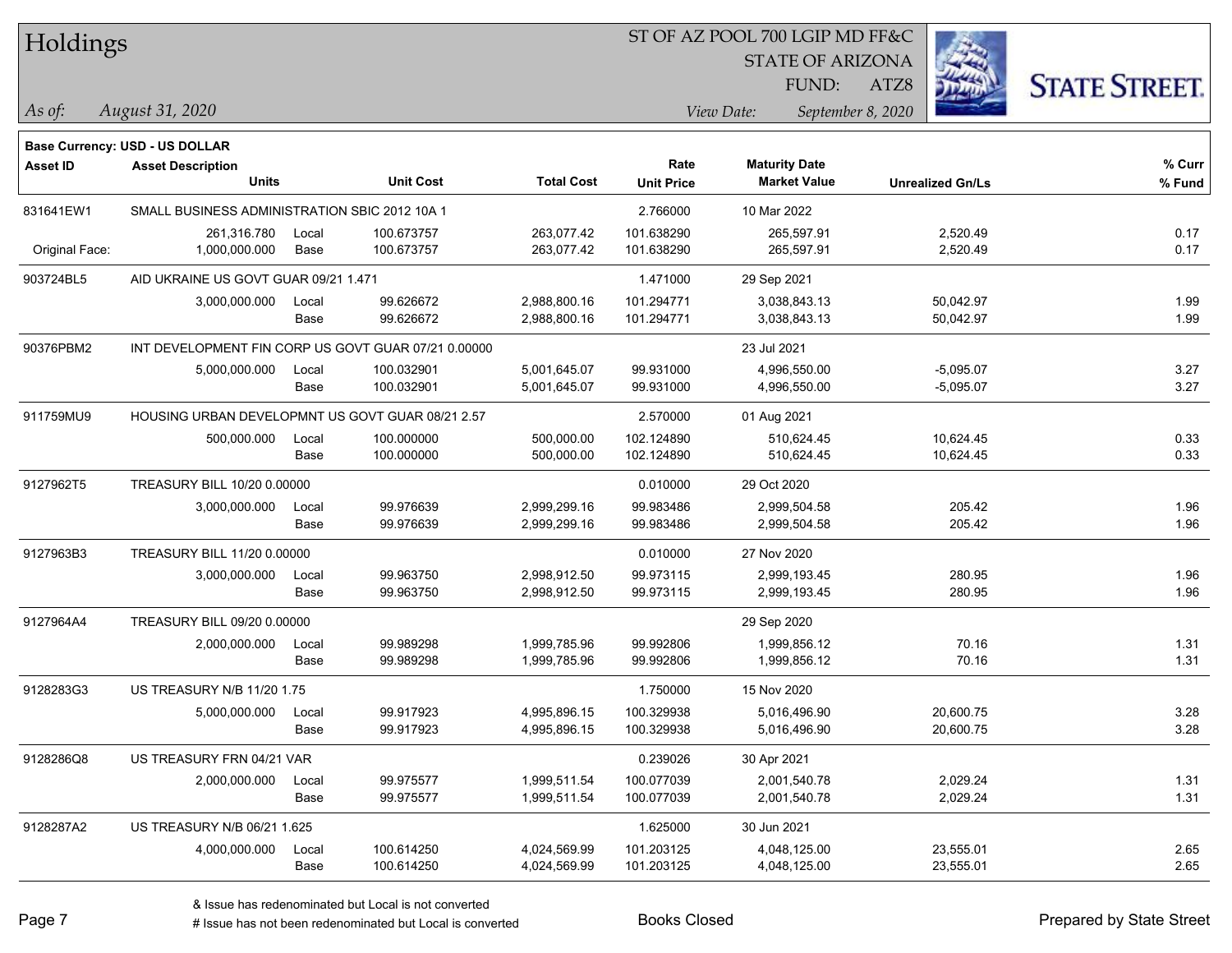| Holdings |
|----------|
|----------|

STATE OF ARIZONA

FUND:

ATZ8



*As of: View Date: September 8, 2020*

| As of: | August 31, 2020 |
|--------|-----------------|
|        |                 |

|                 | <b>Base Currency: USD - US DOLLAR</b>    |       |                  |                   |                           |                                             |                         |                  |
|-----------------|------------------------------------------|-------|------------------|-------------------|---------------------------|---------------------------------------------|-------------------------|------------------|
| <b>Asset ID</b> | <b>Asset Description</b><br><b>Units</b> |       | <b>Unit Cost</b> | <b>Total Cost</b> | Rate<br><b>Unit Price</b> | <b>Maturity Date</b><br><b>Market Value</b> | <b>Unrealized Gn/Ls</b> | % Curr<br>% Fund |
| 9128287G9       | US TREASURY FRN 07/21 VAR                |       |                  |                   | 0.320026                  | 31 Jul 2021                                 |                         |                  |
|                 | 2,000,000.000                            | Local | 99.977094        | 1,999,541.88      | 100.177969                | 2,003,559.38                                | 4,017.50                | 1.31             |
|                 |                                          | Base  | 99.977094        | 1,999,541.88      | 100.177969                | 2,003,559.38                                | 4,017.50                | 1.31             |
| 912828D72       | US TREASURY N/B 08/212                   |       |                  |                   | 2.000000                  | 31 Aug 2021                                 |                         |                  |
|                 | 2,000,000.000                            | Local | 101.863909       | 2,037,278.17      | 101.839844                | 2,036,796.88                                | $-481.29$               | 1.33             |
|                 |                                          | Base  | 101.863909       | 2,037,278.17      | 101.839844                | 2,036,796.88                                | $-481.29$               | 1.33             |
| 912828N48       | US TREASURY N/B 12/20 1.75               |       |                  |                   | 1.750000                  | 31 Dec 2020                                 |                         |                  |
|                 | 2,000,000.000                            | Local | 100.014396       | 2,000,287.91      | 100.539062                | 2,010,781.24                                | 10,493.33               | 1.31             |
|                 |                                          | Base  | 100.014396       | 2,000,287.91      | 100.539062                | 2,010,781.24                                | 10,493.33               | 1.31             |
| 912828P87       | US TREASURY N/B 02/21 1.125              |       |                  |                   | 1.125000                  | 28 Feb 2021                                 |                         |                  |
|                 | 2,000,000.000                            | Local | 99.820867        | 1,996,417.33      | 100.476562                | 2,009,531.24                                | 13,113.91               | 1.31             |
|                 |                                          | Base  | 99.820867        | 1,996,417.33      | 100.476562                | 2,009,531.24                                | 13,113.91               | 1.31             |
| 912828Q37       | US TREASURY N/B 03/21 1.25               |       |                  |                   | 1.250000                  | 31 Mar 2021                                 |                         |                  |
|                 | 2,000,000.000                            | Local | 99.740054        | 1,994,801.08      | 100.625000                | 2,012,500.00                                | 17,698.92               | 1.32             |
|                 |                                          | Base  | 99.740054        | 1,994,801.08      | 100.625000                | 2,012,500.00                                | 17,698.92               | 1.32             |
| 912828U65       | <b>US TREASURY N/B 11/21 1.75</b>        |       |                  |                   | 1.750000                  | 30 Nov 2021                                 |                         |                  |
|                 | 2,000,000.000                            | Local | 101.982571       | 2,039,651.42      | 101.968750                | 2,039,375.00                                | $-276.42$               | 1.33             |
|                 |                                          | Base  | 101.982571       | 2,039,651.42      | 101.968750                | 2,039,375.00                                | $-276.42$               | 1.33             |
| 912828WN6       | US TREASURY N/B 05/212                   |       |                  |                   | 2.000000                  | 31 May 2021                                 |                         |                  |
|                 | 2,000,000.000                            | Local | 101.339162       | 2,026,783.24      | 101.359375                | 2,027,187.50                                | 404.26                  | 1.33             |
|                 |                                          | Base  | 101.339162       | 2,026,783.24      | 101.359375                | 2,027,187.50                                | 404.26                  | 1.33             |
| 912828YN4       | US TREASURY FRN 10/21 VAR                |       |                  |                   | 0.400025                  | 31 Oct 2021                                 |                         |                  |
|                 | 3,000,000.000                            | Local | 100.022718       | 3,000,681.53      | 100.323328                | 3,009,699.84                                | 9,018.31                | 1.97             |
|                 |                                          | Base  | 100.022718       | 3,000,681.53      | 100.323328                | 3,009,699.84                                | 9,018.31                | 1.97             |
| 912828YZ7       | <b>US TREASURY N/B 12/21 1.625</b>       |       |                  |                   | 1.625000                  | 31 Dec 2021                                 |                         |                  |
|                 | 2,000,000.000                            | Local | 101.958467       | 2,039,169.34      | 101.957031                | 2,039,140.62                                | -28.72                  | 1.33             |
|                 |                                          | Base  | 101.958467       | 2,039,169.34      | 101.957031                | 2,039,140.62                                | $-28.72$                | 1.33             |
| 912828Z45       | US TREASURY FRN 01/22 VAR                |       |                  |                   | 0.254026                  | 31 Jan 2022                                 |                         |                  |
|                 | 2,000,000.000                            | Local | 99.988731        | 1,999,774.61      | 100.166253                | 2,003,325.06                                | 3,550.45                | 1.31             |
|                 |                                          | Base  | 99.988731        | 1,999,774.61      | 100.166253                | 2,003,325.06                                | 3,550.45                | 1.31             |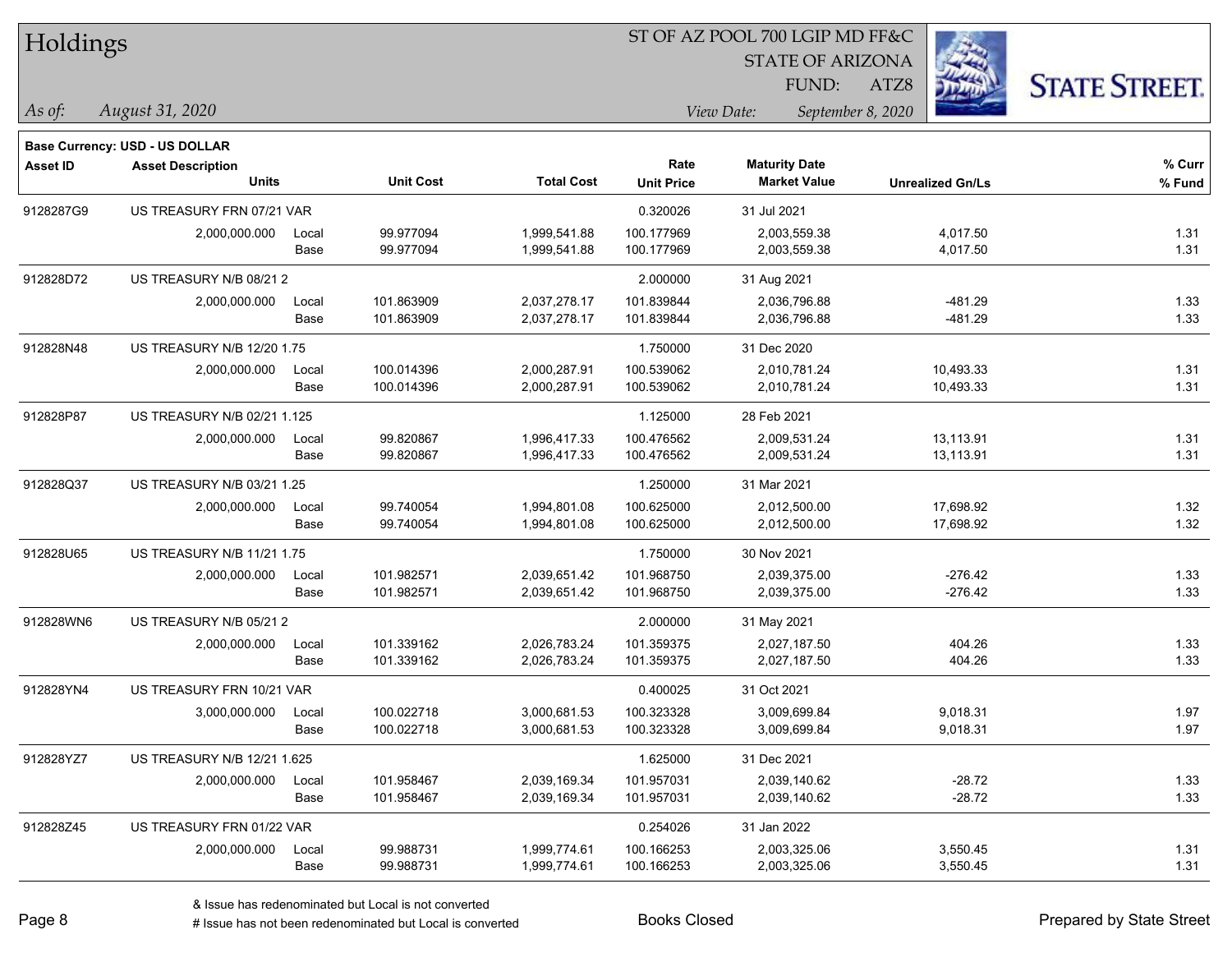| Holdings |  |
|----------|--|
|          |  |

STATE OF ARIZONA

ATZ8



*As of: View Date: September 8, 2020* FUND:

|  | As of: | August 31, 2020 |
|--|--------|-----------------|
|--|--------|-----------------|

|                           | <b>Base Currency: USD - US DOLLAR</b> |       |                  |                   |                   |                      |                         |          |
|---------------------------|---------------------------------------|-------|------------------|-------------------|-------------------|----------------------|-------------------------|----------|
| <b>Asset ID</b>           | <b>Asset Description</b>              |       |                  |                   | Rate              | <b>Maturity Date</b> |                         | $%$ Curr |
|                           | <b>Units</b>                          |       | <b>Unit Cost</b> | <b>Total Cost</b> | <b>Unit Price</b> | <b>Market Value</b>  | <b>Unrealized Gn/Ls</b> | % Fund   |
| 912828ZA1                 | US TREASURY N/B 02/22 1.125           |       |                  |                   | 1.125000          | 28 Feb 2022          |                         |          |
|                           | 2,000,000.000                         | Local | 101.468750       | 2,029,375.00      | 101.453125        | 2,029,062.50         | $-312.50$               | 1.33     |
|                           |                                       | Base  | 101.468750       | 2,029,375.00      | 101.453125        | 2,029,062.50         | $-312.50$               | 1.33     |
| 912828ZK9                 | US TREASURY FRN 04/22 VAR             |       |                  |                   | 0.214026          | 30 Apr 2022          |                         |          |
|                           | 2,000,000.000                         | Local | 100.006709       | 2,000,134.17      | 100.104695        | 2,002,093.90         | 1,959.73                | 1.31     |
|                           |                                       | Base  | 100.006709       | 2,000,134.17      | 100.104695        | 2,002,093.90         | 1,959.73                | 1.31     |
| 912828ZW3                 | US TREASURY N/B 06/25 0.25            |       |                  |                   | 0.250000          | 30 Jun 2025          |                         |          |
|                           | 2,000,000.000                         | Local | 99.746669        | 1,994,933.38      | 99.984375         | 1,999,687.50         | 4,754.12                | 1.31     |
|                           |                                       | Base  | 99.746669        | 1,994,933.38      | 99.984375         | 1,999,687.50         | 4,754.12                | 1.31     |
| 91282CAA9                 | US TREASURY FRN 07/22 VAR             |       |                  |                   | 0.155026          | 31 Jul 2022          |                         |          |
|                           | 2,000,000.000                         | Local | 99.974845        | 1,999,496.89      | 99.992689         | 1,999,853.78         | 356.89                  | 1.31     |
|                           |                                       | Base  | 99.974845        | 1,999,496.89      | 99.992689         | 1,999,853.78         | 356.89                  | 1.31     |
| <b>US DOLLAR Total</b>    |                                       |       |                  |                   |                   |                      |                         |          |
|                           | 101,579,128.650                       | Local |                  | 102,651,591.04    |                   | 103,387,504.51       | 735,913.47              | 67.59    |
| Original Face:            | 100,728,075.000                       | Base  |                  | 102,651,591.04    |                   | 103,387,504.51       | 735,913.47              | 67.59    |
| <b>FIXED INCOME Total</b> |                                       |       |                  |                   |                   |                      |                         |          |
|                           | 101,579,128.650                       | Base  |                  | 102,651,591.04    |                   | 103,387,504.51       | 735,913.47              | 67.59    |
| Original Face:            | 100,728,075.000                       |       |                  |                   |                   |                      |                         |          |
|                           |                                       |       |                  |                   |                   |                      |                         |          |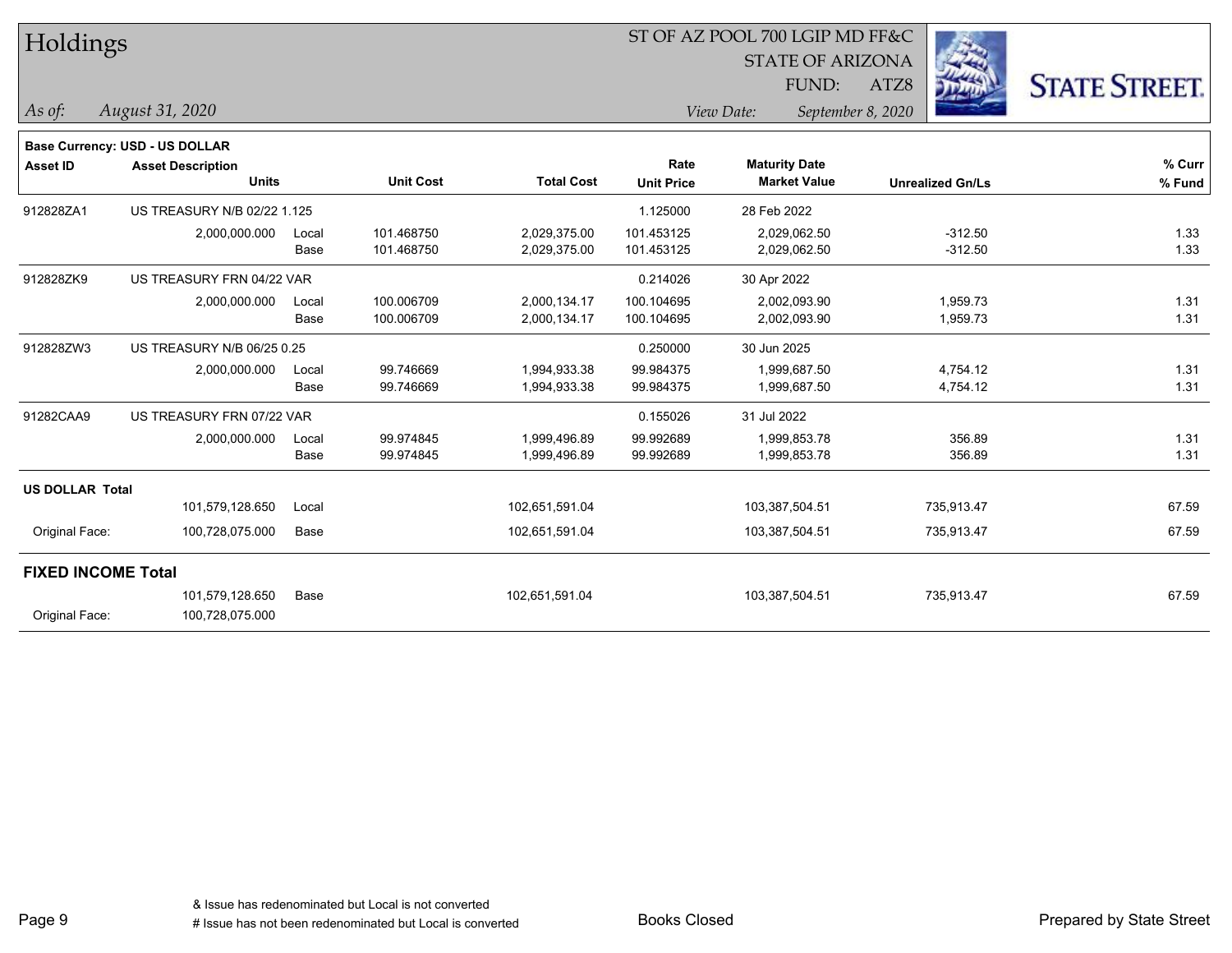| Holdings          |                                       |                  | ST OF AZ POOL 700 LGIP MD FF&C |                   |                      |                         |                         |                      |
|-------------------|---------------------------------------|------------------|--------------------------------|-------------------|----------------------|-------------------------|-------------------------|----------------------|
|                   |                                       |                  |                                |                   |                      | <b>STATE OF ARIZONA</b> |                         |                      |
|                   |                                       |                  |                                |                   | FUND:                | ATZ8                    |                         | <b>STATE STREET.</b> |
| $ $ As of:        | August 31, 2020                       |                  |                                |                   | View Date:           | September 8, 2020       |                         |                      |
|                   | <b>Base Currency: USD - US DOLLAR</b> |                  |                                |                   |                      |                         |                         |                      |
| Asset ID          | <b>Asset Description</b>              |                  |                                | Rate              | <b>Maturity Date</b> |                         |                         | % Curr               |
|                   | <b>Units</b>                          | <b>Unit Cost</b> | <b>Total Cost</b>              | <b>Unit Price</b> | <b>Market Value</b>  |                         | <b>Unrealized Gn/Ls</b> |                      |
|                   |                                       |                  |                                |                   |                      |                         |                         | % Fund               |
| <b>FUND Total</b> |                                       |                  |                                |                   |                      |                         |                         |                      |
|                   | 151,161,109.490                       | Base             | 152,228,683.86                 |                   | 152,965,437.68       |                         | 736,753.82              | 100.00               |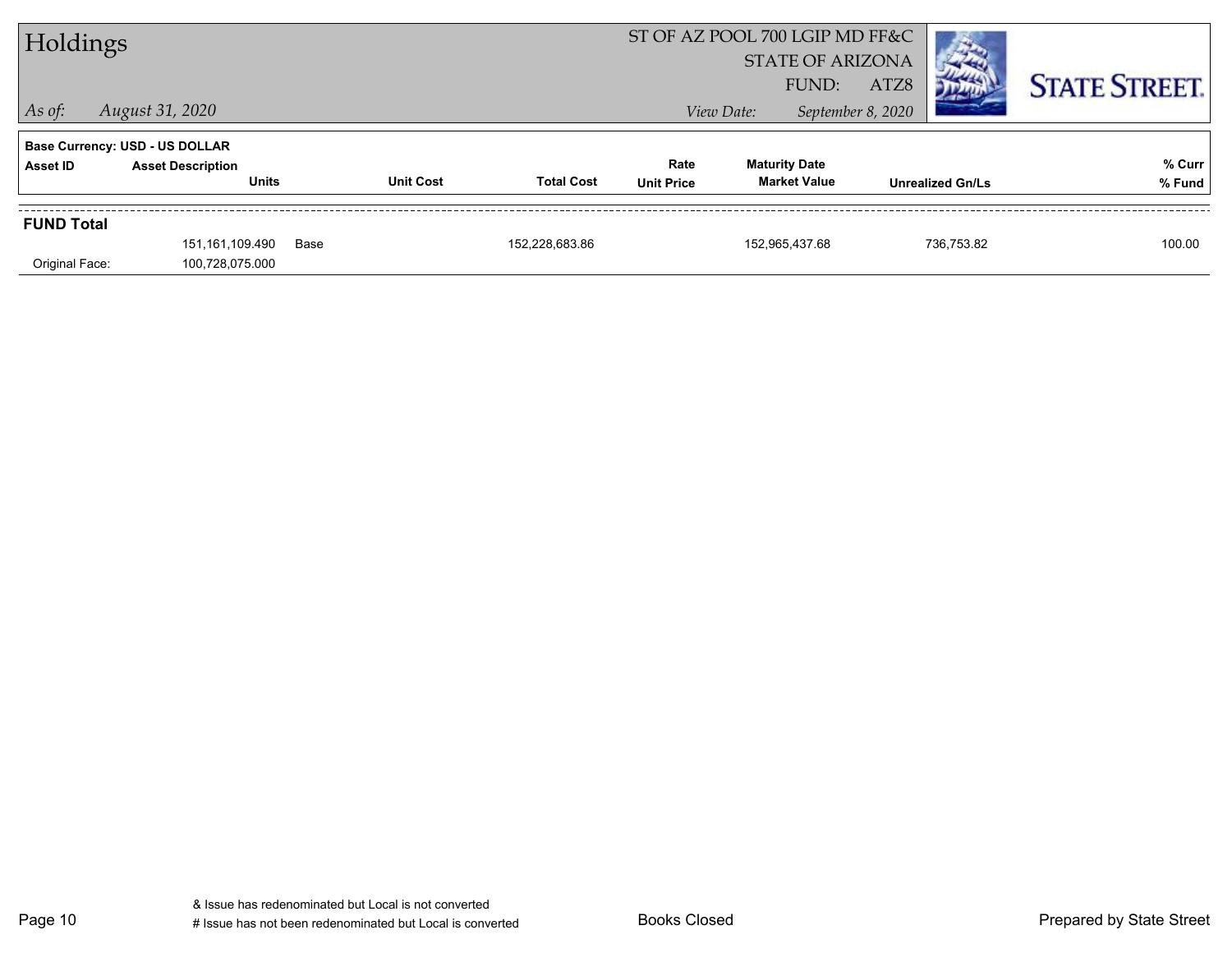### Currency Summary

*As of: August 31, 2020*

## ST OF AZ POOL 700 LGIP MD FF&C

 STATE OF ARIZONAFUND:

ATZ8



*View Date:September 8, 2020*

#### **Base Currency:USD - US DOLLAR**

|                        |                 |       |                   |                     | % Currency |                         |                          |                           |
|------------------------|-----------------|-------|-------------------|---------------------|------------|-------------------------|--------------------------|---------------------------|
|                        | <b>Units</b>    |       | <b>Total Cost</b> | <b>Market Value</b> | % Fund     | <b>Unreal Sec Gn/Ls</b> | <b>Unreal Curr Gn/Ls</b> | <b>Total Unreal Gn/Ls</b> |
| <b>US DOLLAR</b>       |                 |       |                   |                     |            |                         | Exchange Rate:           | 1.000000                  |
| <b>CASH</b>            |                 |       |                   |                     |            |                         |                          |                           |
|                        | 67,705.370      | Local | 67,705.37         | 67,705.37           | 0.04       | 0.00                    |                          | 0.00                      |
|                        |                 | Base  | 67,705.37         | 67,705.37           | 0.04       | 0.00                    | 0.00                     | 0.00                      |
| <b>CASH EQUIVALENT</b> |                 |       |                   |                     |            |                         |                          |                           |
|                        | 49,514,275.470  | Local | 49,509,387.45     | 49,510,227.80       | 32.37      | 840.35                  |                          | 840.35                    |
|                        |                 | Base  | 49,509,387.45     | 49,510,227.80       | 32.37      | 840.35                  | 0.00                     | 840.35                    |
| <b>FIXED INCOME</b>    |                 |       |                   |                     |            |                         |                          |                           |
|                        | 101,579,128.650 | Local | 102,651,591.04    | 103,387,504.51      | 67.59      | 735,913.47              |                          | 735,913.47                |
| Original Face:         | 100,728,075.000 | Base  | 102,651,591.04    | 103,387,504.51      | 67.59      | 735,913.47              | 0.00                     | 735,913.47                |
| <b>US DOLLAR Total</b> |                 |       |                   |                     |            |                         |                          |                           |
|                        | 151,161,109.490 | Local | 152,228,683.86    | 152,965,437.68      | 100.00     | 736,753.82              |                          | 736,753.82                |
| Original Face:         | 100,728,075.000 | Base  | 152,228,683.86    | 152,965,437.68      | 100.00     | 736,753.82              | 0.00                     | 736,753.82                |
| <b>FUND Total</b>      |                 |       |                   |                     |            |                         |                          |                           |
|                        | 151,161,109.490 | Base  | 152,228,683.86    | 152,965,437.68      | 100.00     | 736,753.82              | 0.00                     | 736,753.82                |
| Original Face:         | 100,728,075.000 |       |                   |                     |            |                         |                          |                           |
|                        |                 |       |                   |                     |            |                         |                          |                           |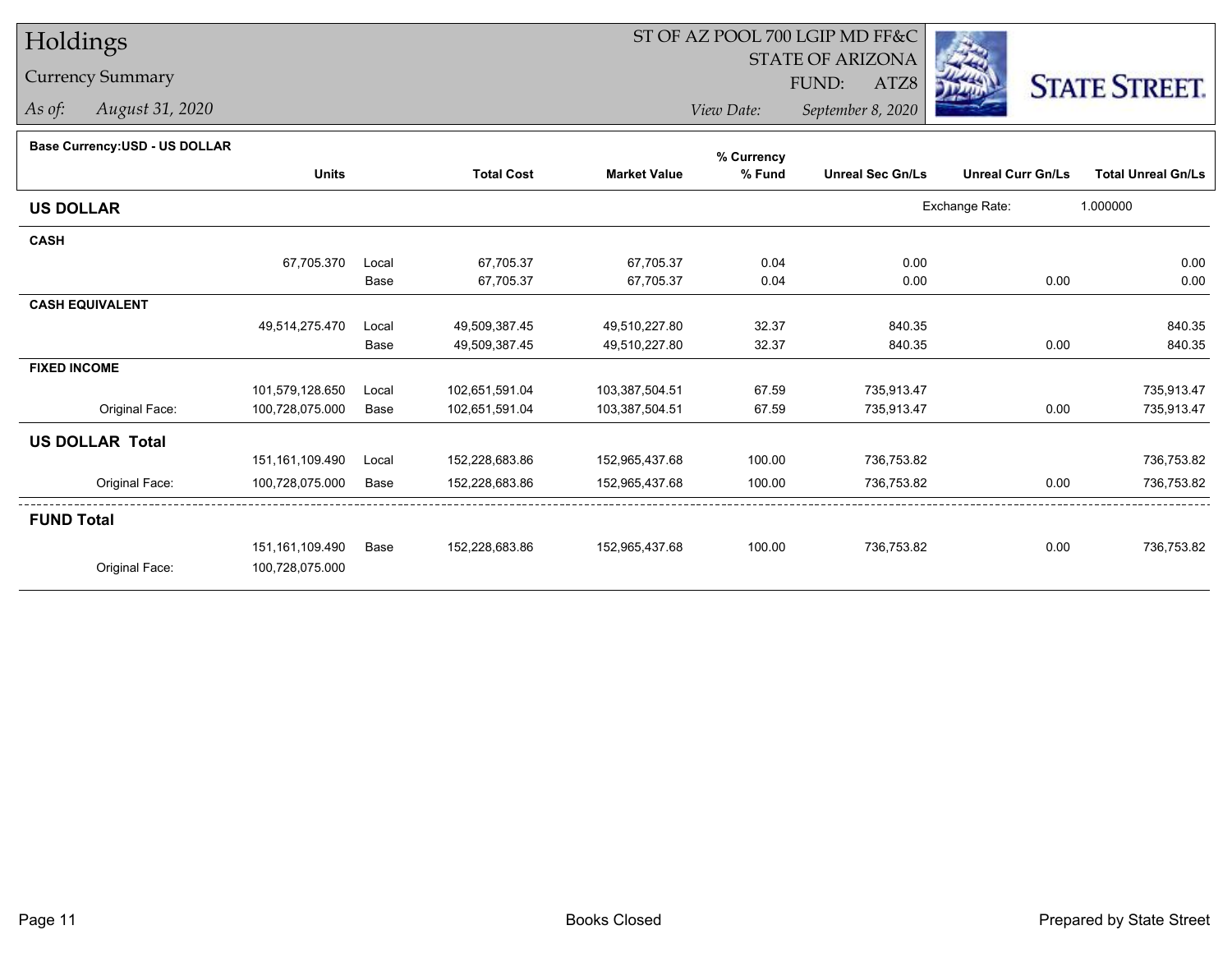| Holdings             |                                       |                   |                     |            | ST OF AZ POOL 700 LGIP MD FF&C |                          |                           |
|----------------------|---------------------------------------|-------------------|---------------------|------------|--------------------------------|--------------------------|---------------------------|
| <b>Asset Summary</b> |                                       |                   |                     |            | <b>STATE OF ARIZONA</b>        |                          |                           |
|                      |                                       |                   |                     |            | FUND:<br>ATZ8                  |                          | <b>STATE STREET.</b>      |
| As of:               | August 31, 2020                       |                   |                     | View Date: | September 8, 2020              |                          |                           |
|                      | <b>Base Currency: USD - US DOLLAR</b> |                   |                     |            |                                |                          |                           |
|                      | <b>Units</b>                          | <b>Total Cost</b> | <b>Market Value</b> | % Fund     | <b>Unreal Sec Gn/Ls</b>        | <b>Unreal Curr Gn/Ls</b> | <b>Total Unreal Gn/Ls</b> |
| <b>CASH</b>          |                                       |                   |                     |            |                                |                          |                           |
| US DOLLAR            |                                       |                   |                     |            |                                |                          |                           |
|                      | 67,705.370                            | 67,705.37         | 67,705.37           | 0.04       | 0.00                           | 0.00                     | 0.00                      |
| <b>CASH Total</b>    |                                       |                   |                     |            |                                |                          |                           |
|                      | 67,705.370                            | 67,705.37         | 67,705.37           | 0.04       | 0.00                           | 0.00                     | 0.00                      |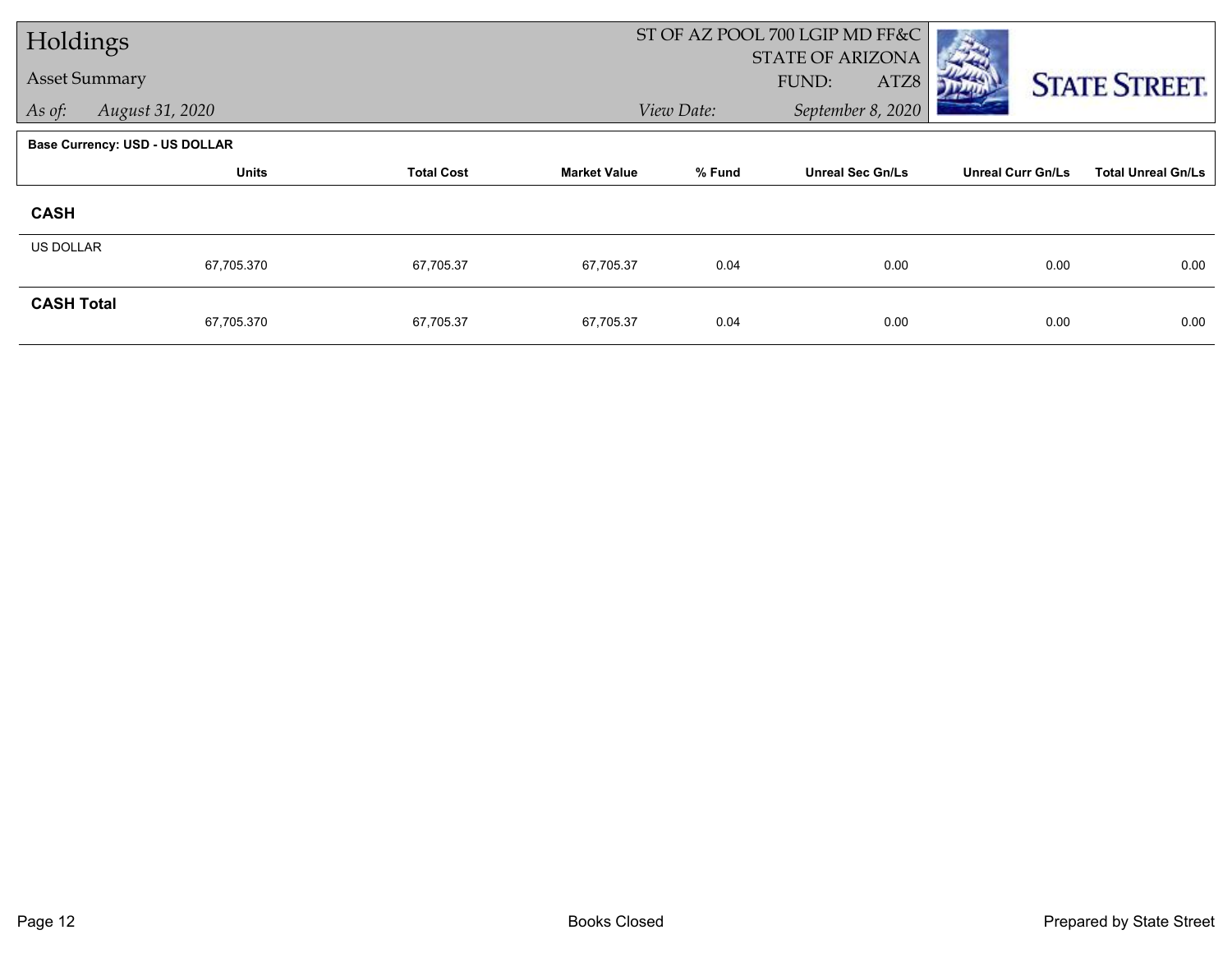| Holdings             |                                       |                   |                     |            | ST OF AZ POOL 700 LGIP MD FF&C |                          |                           |
|----------------------|---------------------------------------|-------------------|---------------------|------------|--------------------------------|--------------------------|---------------------------|
| <b>Asset Summary</b> |                                       |                   |                     |            | <b>STATE OF ARIZONA</b>        |                          |                           |
|                      |                                       |                   |                     |            | ATZ8<br>FUND:                  |                          | <b>STATE STREET.</b>      |
| As of:               | August 31, 2020                       |                   |                     | View Date: | September 8, 2020              |                          |                           |
|                      | <b>Base Currency: USD - US DOLLAR</b> |                   |                     |            |                                |                          |                           |
|                      | <b>Units</b>                          | <b>Total Cost</b> | <b>Market Value</b> | % Fund     | <b>Unreal Sec Gn/Ls</b>        | <b>Unreal Curr Gn/Ls</b> | <b>Total Unreal Gn/Ls</b> |
|                      | <b>CASH EQUIVALENT</b>                |                   |                     |            |                                |                          |                           |
| <b>US DOLLAR</b>     |                                       |                   |                     |            |                                |                          |                           |
|                      | 49,514,275.470                        | 49,509,387.45     | 49,510,227.80       | 32.37      | 840.35                         | 0.00                     | 840.35                    |
|                      | <b>CASH EQUIVALENT Total</b>          |                   |                     |            |                                |                          |                           |
|                      | 49,514,275.470                        | 49,509,387.45     | 49,510,227.80       | 32.37      | 840.35                         | 0.00                     | 840.35                    |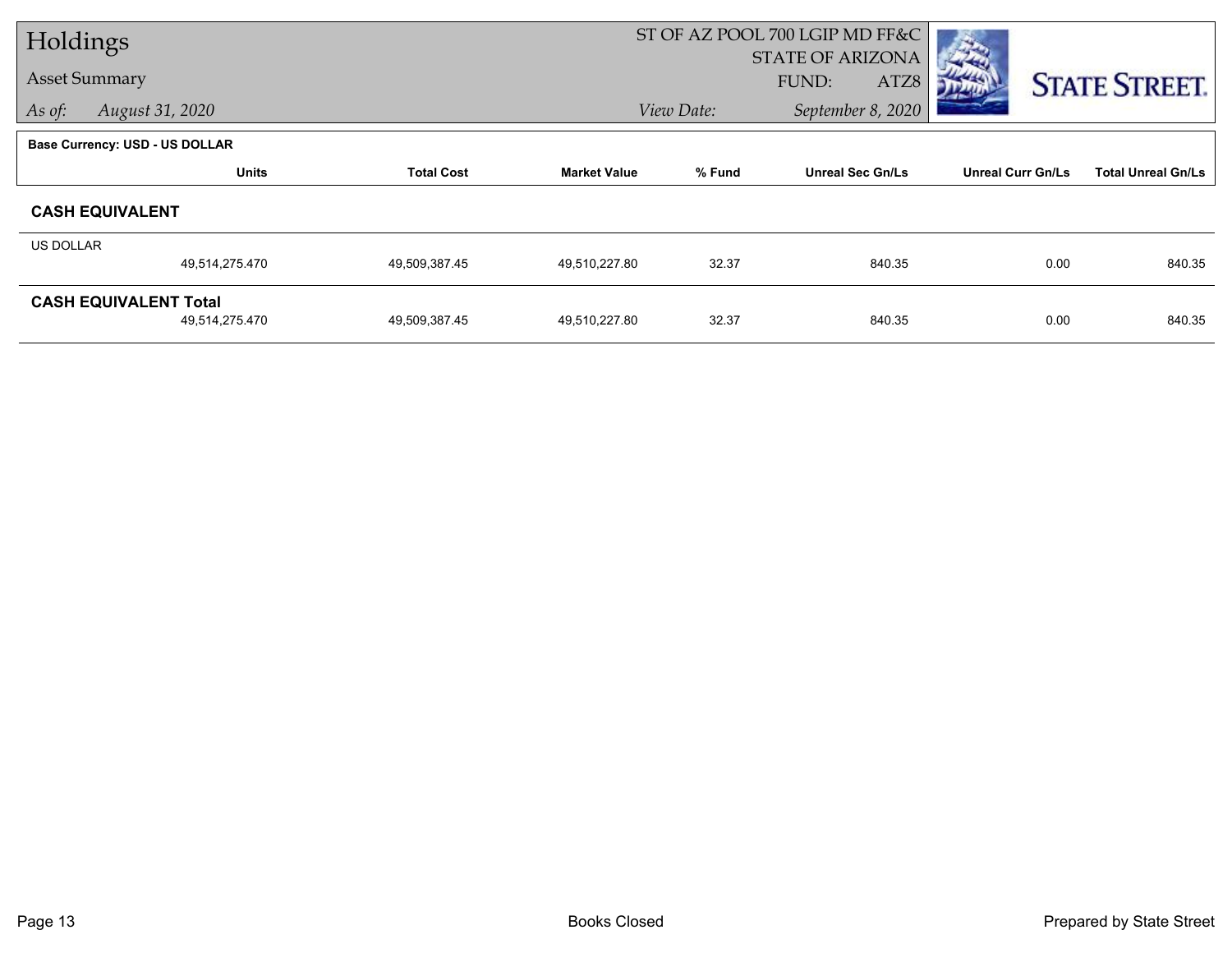| Holdings         |                                       |                   |                     |            | ST OF AZ POOL 700 LGIP MD FF&C |                          |                           |
|------------------|---------------------------------------|-------------------|---------------------|------------|--------------------------------|--------------------------|---------------------------|
|                  |                                       |                   |                     |            | <b>STATE OF ARIZONA</b>        |                          |                           |
|                  | <b>Asset Summary</b>                  |                   |                     |            | FUND:<br>ATZ8                  |                          | <b>STATE STREET.</b>      |
| As of:           | August 31, 2020                       |                   |                     | View Date: | September 8, 2020              |                          |                           |
|                  | <b>Base Currency: USD - US DOLLAR</b> |                   |                     |            |                                |                          |                           |
|                  | <b>Units</b>                          | <b>Total Cost</b> | <b>Market Value</b> | % Fund     | <b>Unreal Sec Gn/Ls</b>        | <b>Unreal Curr Gn/Ls</b> | <b>Total Unreal Gn/Ls</b> |
|                  | <b>FIXED INCOME</b>                   |                   |                     |            |                                |                          |                           |
| <b>US DOLLAR</b> |                                       |                   |                     |            |                                |                          |                           |
|                  | 101,579,128.650                       | 102,651,591.04    | 103,387,504.51      | 67.59      | 735,913.47                     | 0.00                     | 735,913.47                |
|                  | <b>FIXED INCOME Total</b>             |                   |                     |            |                                |                          |                           |
|                  | 101,579,128.650                       | 102,651,591.04    | 103,387,504.51      | 67.59      | 735,913.47                     | 0.00                     | 735,913.47                |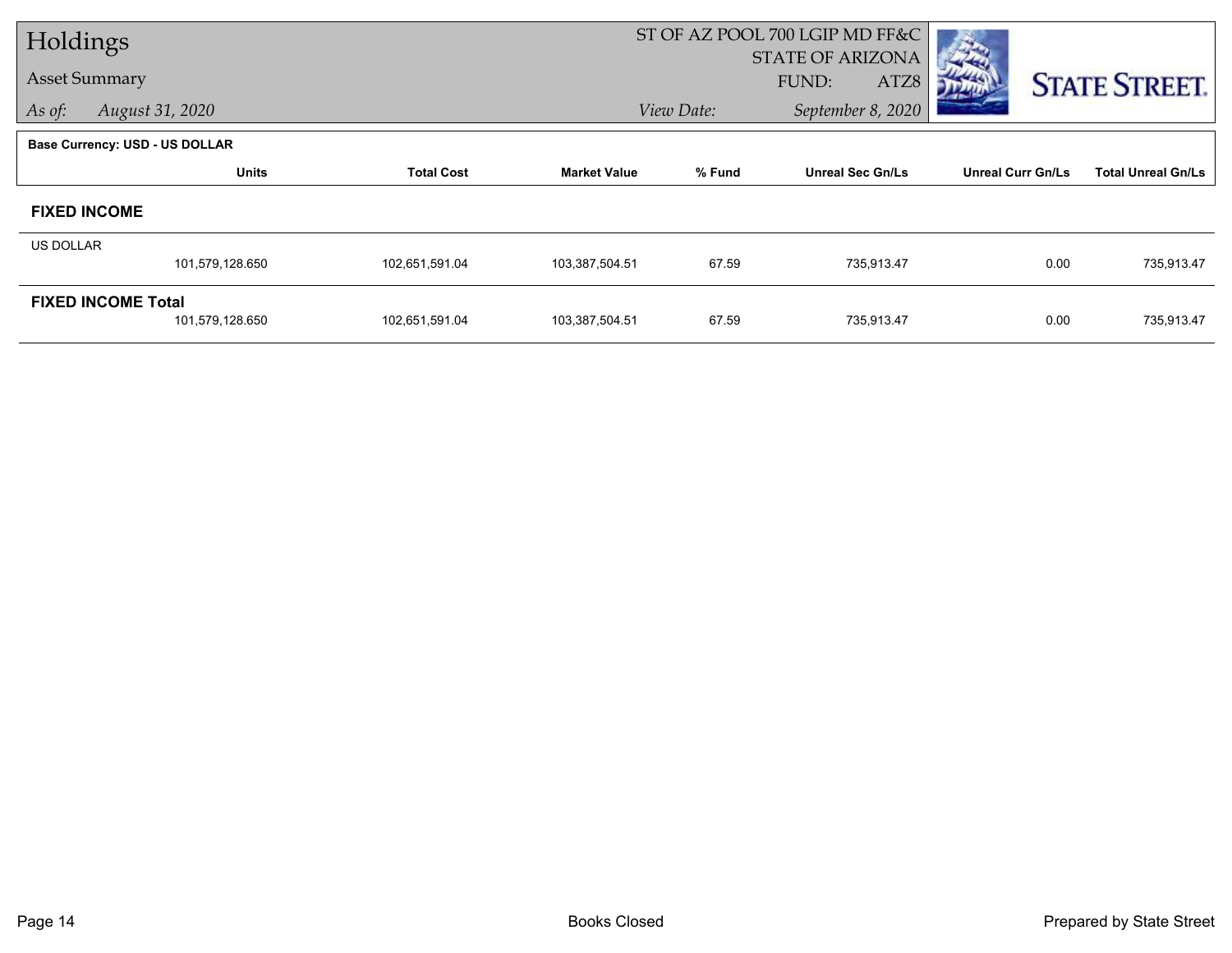| Holdings          |                                       |                   |                     |            | ST OF AZ POOL 700 LGIP MD FF&C<br><b>STATE OF ARIZONA</b> |                   |      |                           |
|-------------------|---------------------------------------|-------------------|---------------------|------------|-----------------------------------------------------------|-------------------|------|---------------------------|
|                   | <b>Asset Summary</b>                  |                   |                     |            | ATZ8<br>FUND:                                             |                   |      | <b>STATE STREET.</b>      |
| As of:            | August 31, 2020                       |                   |                     | View Date: | September 8, 2020                                         |                   |      |                           |
|                   | <b>Base Currency: USD - US DOLLAR</b> |                   |                     |            |                                                           |                   |      |                           |
|                   | <b>Units</b>                          | <b>Total Cost</b> | <b>Market Value</b> | % Fund     | <b>Unreal Sec Gn/Ls</b>                                   | Unreal Curr Gn/Ls |      | <b>Total Unreal Gn/Ls</b> |
| <b>FUND Total</b> |                                       |                   |                     |            |                                                           |                   |      |                           |
|                   | 151.161.109.490                       | 152.228.683.86    | 152.965.437.68      | 100.00     | 736.753.82                                                |                   | 0.00 | 736,753.82                |